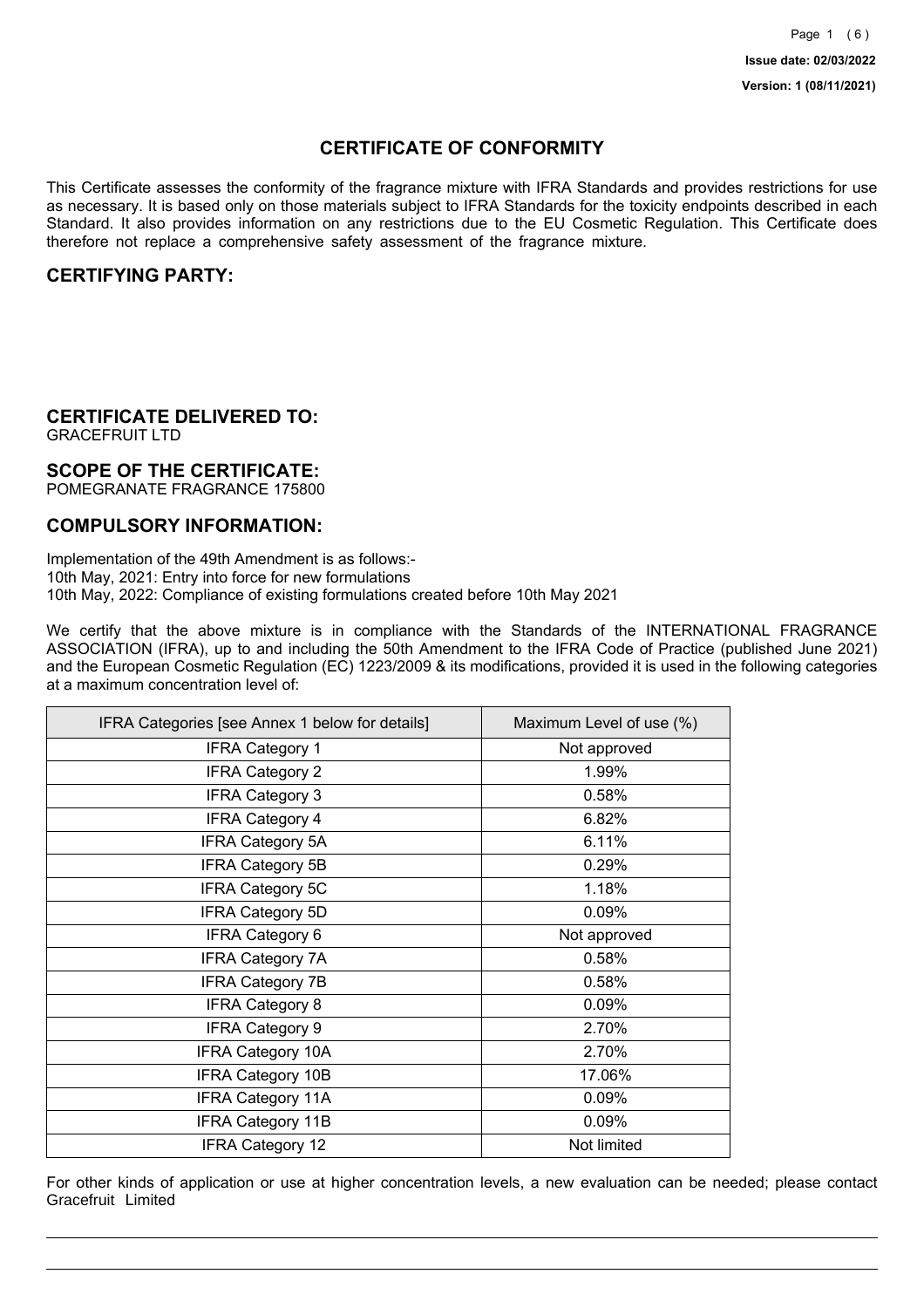## **EU COSMETIC INFORMATION:**

We certify that the above mixture is in compliance with the EU Cosmetic Regulation 1223/2009 and its amendments, provided it is used in the following applications at a maximum concentration level of:

| <b>Cosmetic Application</b>      | Maximum Level of use (%) |
|----------------------------------|--------------------------|
| Fine Fragrance                   | 20.00%                   |
| Eau de Toilette                  | 20.00%                   |
| Fragrancing cream                | 20.00%                   |
| Rinse off cosmetic products      | 20.00%                   |
| Other leave-on cosmetic products | 20.00%                   |
| Oral products                    | Not approved             |

Regulatory Affairs Department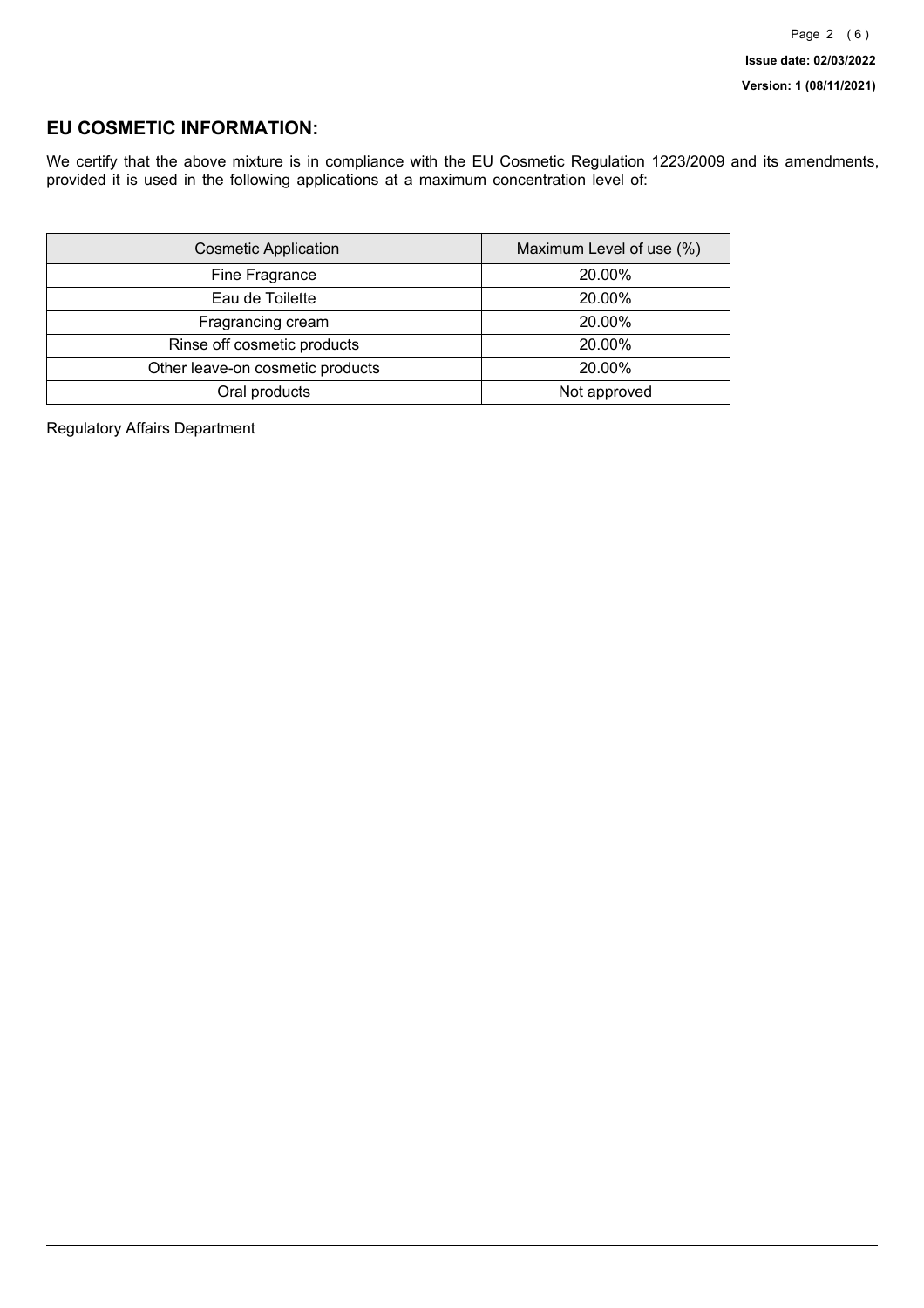#### **ANNEX 1**

Below is an extract of information provided by IFRA in relation to types of application present in each IFRA Category. Additional information about IFRA Categories can be found in the Guidance to IFRA Standards, issued by IFRA.

| <b>IFRA Category</b>     | Product Type                                                                                                                                                                                                                                                                                                                                                                                                                                                                                                                                                                                                                                                                                                                                                                                                                                                                                                                                 |
|--------------------------|----------------------------------------------------------------------------------------------------------------------------------------------------------------------------------------------------------------------------------------------------------------------------------------------------------------------------------------------------------------------------------------------------------------------------------------------------------------------------------------------------------------------------------------------------------------------------------------------------------------------------------------------------------------------------------------------------------------------------------------------------------------------------------------------------------------------------------------------------------------------------------------------------------------------------------------------|
| <b>IFRA Category 1</b>   | Products applied to the lips: Lip products e.g. lipstick, lip balm; Childrens toys                                                                                                                                                                                                                                                                                                                                                                                                                                                                                                                                                                                                                                                                                                                                                                                                                                                           |
| <b>IFRA Category 2</b>   | Products applied to the axillae: Deodorant and antiperspirant products of all types; Body sprays/mists                                                                                                                                                                                                                                                                                                                                                                                                                                                                                                                                                                                                                                                                                                                                                                                                                                       |
| <b>IFRA Category 3</b>   | Products applied to the face/body using fingertips: Eye products e.g. eye make-up, eye moisturizer; Facial<br>make-up; Make-up remover; Nose pore strips; Wipes for face, neck, hands, body; Facial masks; Body<br>and face paint                                                                                                                                                                                                                                                                                                                                                                                                                                                                                                                                                                                                                                                                                                            |
| <b>IFRA Category 4</b>   | Products related to fine fragrance: Hydroalcoholic and non-hydroalcoholic fine fragrance of all types e.g.<br>Eau de Toilette, Parfum, Cologne, solid perfume, fragrancing cream, aftershaves of all types; Ingredients<br>of perfume and fragrance mixtures for cosmetic kits; Scent pads; Scent strips                                                                                                                                                                                                                                                                                                                                                                                                                                                                                                                                                                                                                                     |
| <b>IFRA Category 5A</b>  | Body lotion products applied to the body using the hands (palms), primarily leave on: Foot care products<br>e.g. creams, powders; Insect repellent for application to the skin; All powders and talc (excluding baby<br>powders and talc)                                                                                                                                                                                                                                                                                                                                                                                                                                                                                                                                                                                                                                                                                                    |
| IFRA Category 5B         | Face moisturizer products applied to the face using the hands (palms), primarily leave on: Facial toner;<br>Facial moisturizers and creams                                                                                                                                                                                                                                                                                                                                                                                                                                                                                                                                                                                                                                                                                                                                                                                                   |
| <b>IFRA Category 5C</b>  | Hand cream products applied to the hands using the hands (palms), primarily leave on: Hand cream; Nail<br>care products including cuticle creams; Hand sanitizers                                                                                                                                                                                                                                                                                                                                                                                                                                                                                                                                                                                                                                                                                                                                                                            |
| <b>IFRA Category 5D</b>  | Baby creams, baby oils and baby talc: Baby cream/lotion, baby oil, baby powders and talc                                                                                                                                                                                                                                                                                                                                                                                                                                                                                                                                                                                                                                                                                                                                                                                                                                                     |
| IFRA Category 6          | Products with oral and lip exposure: Toothpaste; Mouthwash, including breath sprays; Toothpowder,<br>strips, mouthwash tablets                                                                                                                                                                                                                                                                                                                                                                                                                                                                                                                                                                                                                                                                                                                                                                                                               |
| <b>IFRA Category 7A</b>  | Rinse-off products applied to the hair with some hand contact: Hair permanent or other hair chemical<br>treatments (rinse-off) e.g. relaxers, including rinse-off hair dyes                                                                                                                                                                                                                                                                                                                                                                                                                                                                                                                                                                                                                                                                                                                                                                  |
| <b>IFRA Category 7B</b>  | Leave-on products applied to the hair with some hand contact: Hair sprays of all types e.g. pumps,<br>aerosol sprays; Hair styling aids non sprays e.g. mousse, leave- on conditioners; Hair permanent or other<br>hair chemical treatments (leave-on) e.g. relaxers, including leave-on hair dyes; Shampoo - Dry (waterless<br>shampoo); Hair deodorizer                                                                                                                                                                                                                                                                                                                                                                                                                                                                                                                                                                                    |
| <b>IFRA Category 8</b>   | Products with significant anogenital exposure: Intimate wipes; Tampons; Baby wipes; Toilet paper (wet)                                                                                                                                                                                                                                                                                                                                                                                                                                                                                                                                                                                                                                                                                                                                                                                                                                       |
| IFRA Category 9          | Products with body and hand exposure, primarily rinse off: Bar soap; Liquid soap; Shampoo of all type;<br>Conditioner (rinse-off); Body washes and shower gels of all types; Baby wash, bath, shampoo; Bath gels,<br>foams, mousses, salts, oils and other products added to bathwater; Cleanser for face (rinse-off); Shaving<br>creams of all types e.g. stick, gels, foams; All depilatories (including facial) and waxes for mechanical hair<br>removal; Foot care products (feet are placed in a bath for soaking); Shampoos for pets                                                                                                                                                                                                                                                                                                                                                                                                   |
| <b>IFRA Category 10A</b> | Household care excluding aerosol / spray products: Hand wash laundry detergent; Laundry pre-treatment<br>of all types e.g. paste, sprays, sticks; Machine laundry detergents with skin contact e.g. liquids, powders;<br>Fabric softeners of all types including fabric softener sheets; Ironing water; Hand dishwashing detergent;<br>Hard surface cleaners of all types e.g. bathroom, kitchen cleansers, furniture polish; Toilet seat wipes;<br>Household cleaning products, other types including fabric cleaners, carpet cleaners, furniture polishes<br>sprays and wipes, stain removers, treatment products for textiles e.g. starch sprays; Floor wax; Dry<br>cleaning kits; Fragranced oil for lamp ring, reed diffusers, pot-pourri, liquid refills for air fresheners (non-<br>cartridge systems), etc.                                                                                                                          |
| <b>IFRA Category 10B</b> | Household aerosol/spray products: Animal sprays applied to animals; Air freshener sprays, manual,<br>including aerosol and pump; Aerosol/spray insecticides                                                                                                                                                                                                                                                                                                                                                                                                                                                                                                                                                                                                                                                                                                                                                                                  |
| <b>IFRA Category 11A</b> | Products with intended skin contact but minimal transfer of fragrance to skin from inert substrate without<br>UV exposure: Feminine hygiene conventional pads, liners, interlabial pads; Diapers (baby and adult);<br>Adult incontinence pant, pad; Toilet paper (dry)                                                                                                                                                                                                                                                                                                                                                                                                                                                                                                                                                                                                                                                                       |
| <b>IFRA Category 11B</b> | Products with intended skin contact but minimal transfer of fragrance to skin from inert substrate with<br>potential UV exposure: Tights with moisturizers; Scented socks, gloves; Facial tissues (dry tissues);<br>Napkins; Paper towels; Wheat bags; Facial masks (paper/protective) e.g. surgical masks not used as<br>medical device; Fertilizers, solid (pellet or powder)                                                                                                                                                                                                                                                                                                                                                                                                                                                                                                                                                              |
| <b>IFRA Category 12</b>  | Products not intended for direct skin contact, minimal or insignificant transfer to skin: Candles of all types;<br>Laundry detergents for machine wash with minimal skin contact (e.g. Liquid tabs, pods); Automated air<br>fresheners and fragrancing of all types e.g. concentrated aerosol with metered doses, plug-ins, electrical,<br>incense, liquid refills (cartridge); Air delivery systems; Cat litter; Cell phone cases; Deodorizers/maskers<br>not intended for skin contact e.g. fabric drying machine deodorizers, carpet powders; Fuels; Insecticides<br>e.g. mosquito coil, paper, electrical, for clothing, excluding aerosols/sprays; Joss sticks or incense sticks;<br>Dishwash detergent and deodorizers - for machine wash; Olfactive board games; Paints; Plastic articles<br>(excluding toys); Scratch and sniff; Scent pack; Scent delivery system (using dry air technology); Shoe<br>polishes; Rim blocks (Toilet) |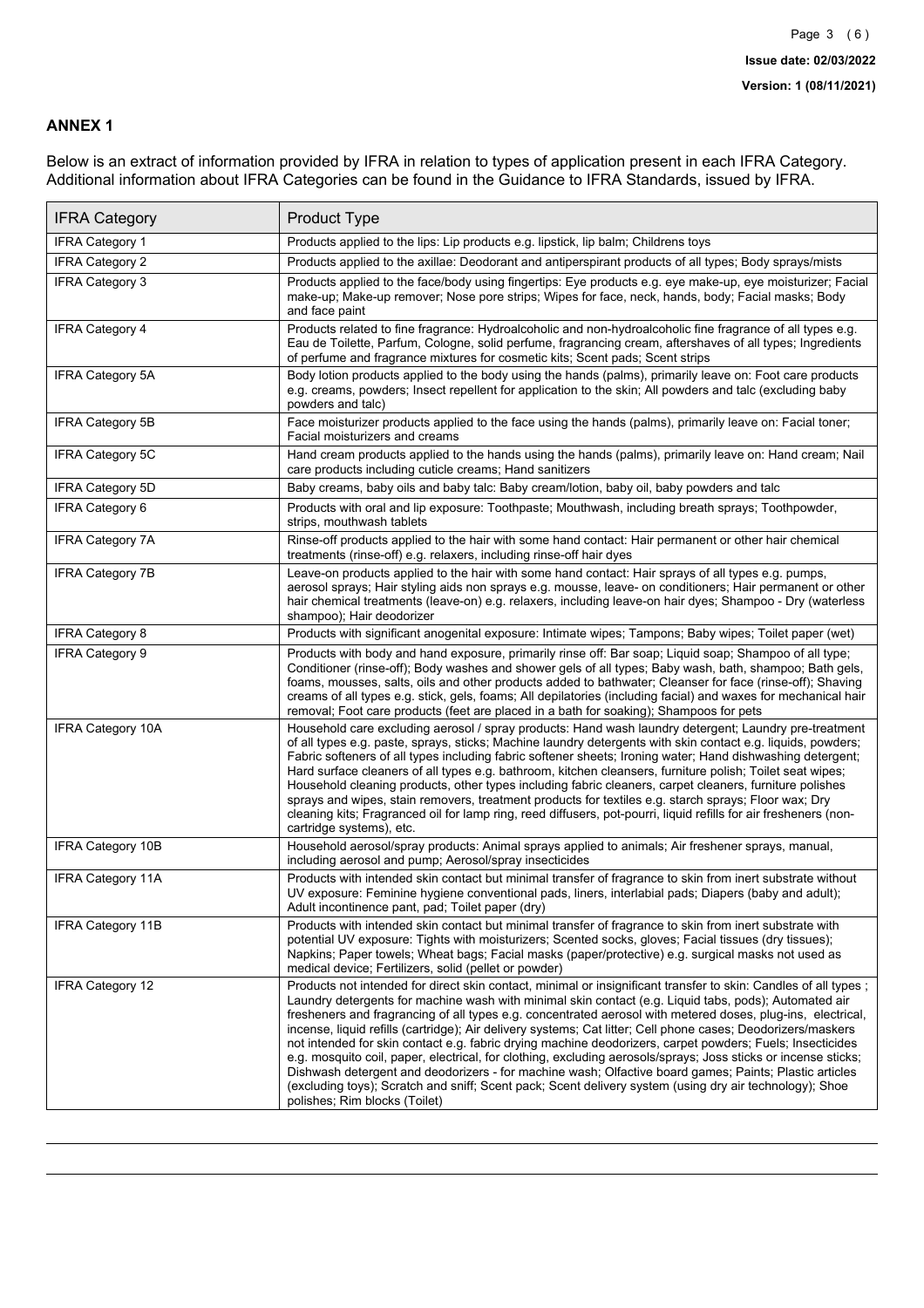## **IFRA CONFORMITY CERTIFICATE**

### **Customer: GRACEFRUIT LTD**

#### **Product: POMEGRANATE FRAGRANCE 175800**

We certify that the above item is in compliance with the Standards of the INTERNATIONAL FRAGRANCE ASSOCIATION (IFRA - 48th Amendment / published June 2015), provided it is used in the following classes at a maximum concentration level of:

| IFRA classes [see annex for detail] | Maximum level of use (%) |
|-------------------------------------|--------------------------|
| <b>IFRA Class 1 Limit</b>           | Not approved             |
| IFRA Class 2 Limit                  | 3.12%                    |
| <b>IFRA Class 3.A Limit</b>         | 12.66%                   |
| IFRA Class 3.B Limit                | 12.66%                   |
| <b>IFRA Class 3.C Limit</b>         | 12.66%                   |
| IFRA Class 3.D Limit                | 12.66%                   |
| IFRA Class 4.A Limit                | 20%                      |
| <b>IFRA Class 4.B Limit</b>         | 20%                      |
| <b>IFRA Class 4.C Limit</b>         | 20%                      |
| <b>IFRA Class 4.D Limit</b>         | 20%                      |
| <b>IFRA Class 5 Limit</b>           | 19.91%                   |
| IFRA Class 6 Limit                  | Not approved             |
| <b>IFRA Class 7.A Limit</b>         | 6.4%                     |
| <b>IFRA Class 7.B Limit</b>         | 6.4%                     |
| <b>IFRA Class 8.A Limit</b>         | 2.84%                    |
| IFRA Class 8.B Limit                | 2.84%                    |
| IFRA Class 9.A Limit                | 7.11%                    |
| <b>IFRA Class 9.B Limit</b>         | 7.11%                    |
| IFRA Class 9.C Limit                | 7.11%                    |
| IFRA Class 10.A Limit               | 3.55%                    |
| IFRA Class 10.B Limit               | 3.55%                    |
| <b>IFRA Class 11 Limit</b>          | 100%                     |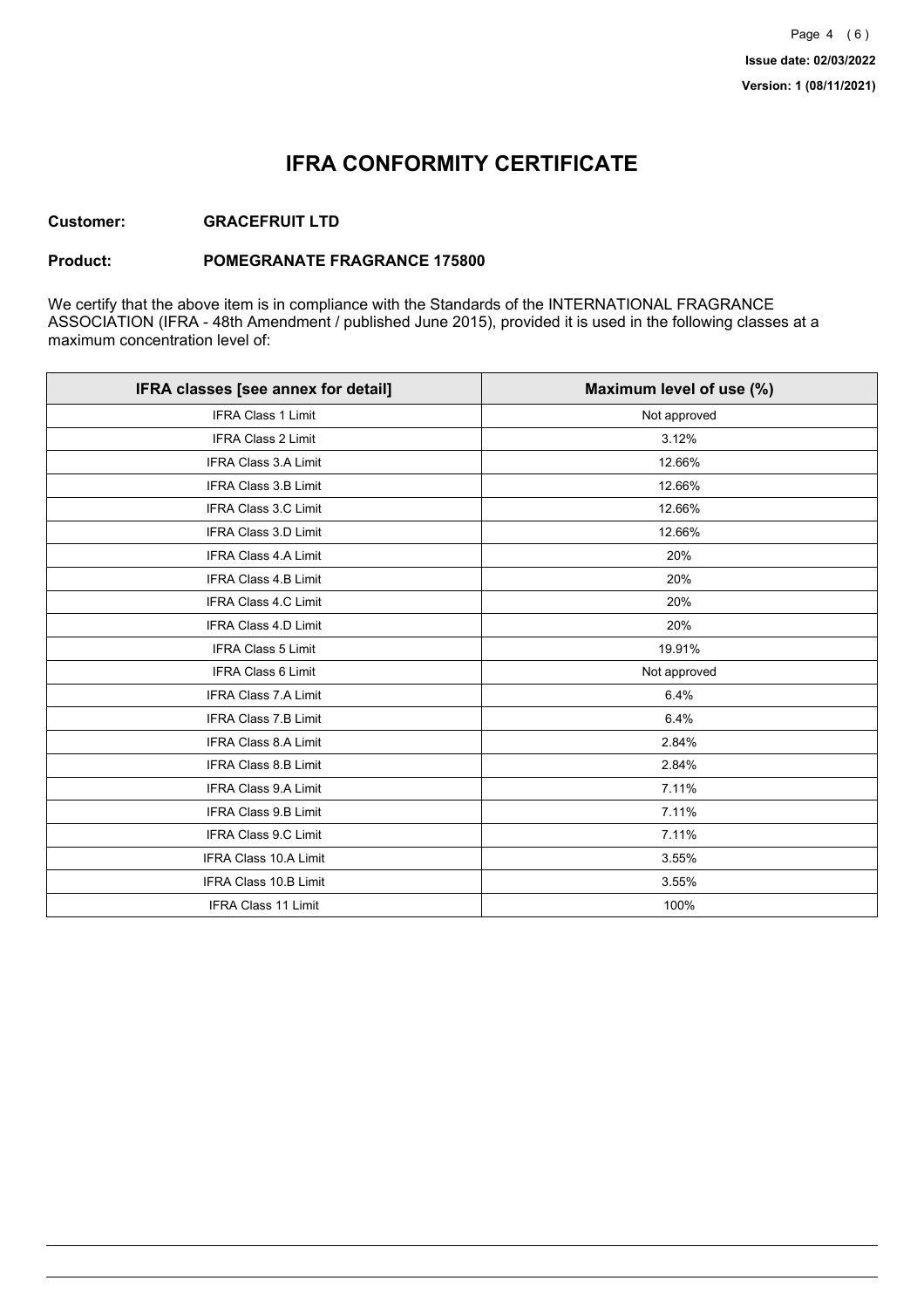# **IFRA CONFORMITY CERTIFICATE**

For other kinds of application or use at higher concentration levels, a new evaluation may be needed; please contact Gracefruit Limited.

The IFRA Standards regarding use restrictions are based on safety assessments by the Panel of Experts of the RESEARCH INSTITUTE FOR FRAGRANCE MATERIALS (RIFM) and are enforced by the IFRA Scientific Committee.

Evaluation of individual Fragrance ingredients is made according to the safety standards contained in the relevant section of the IFRA Code of Practice.

It is the ultimate responsibility of our customer to ensure the safety of the final product (containing this fragrance) by further testing if need be.

**Regulatory Affairs Department**